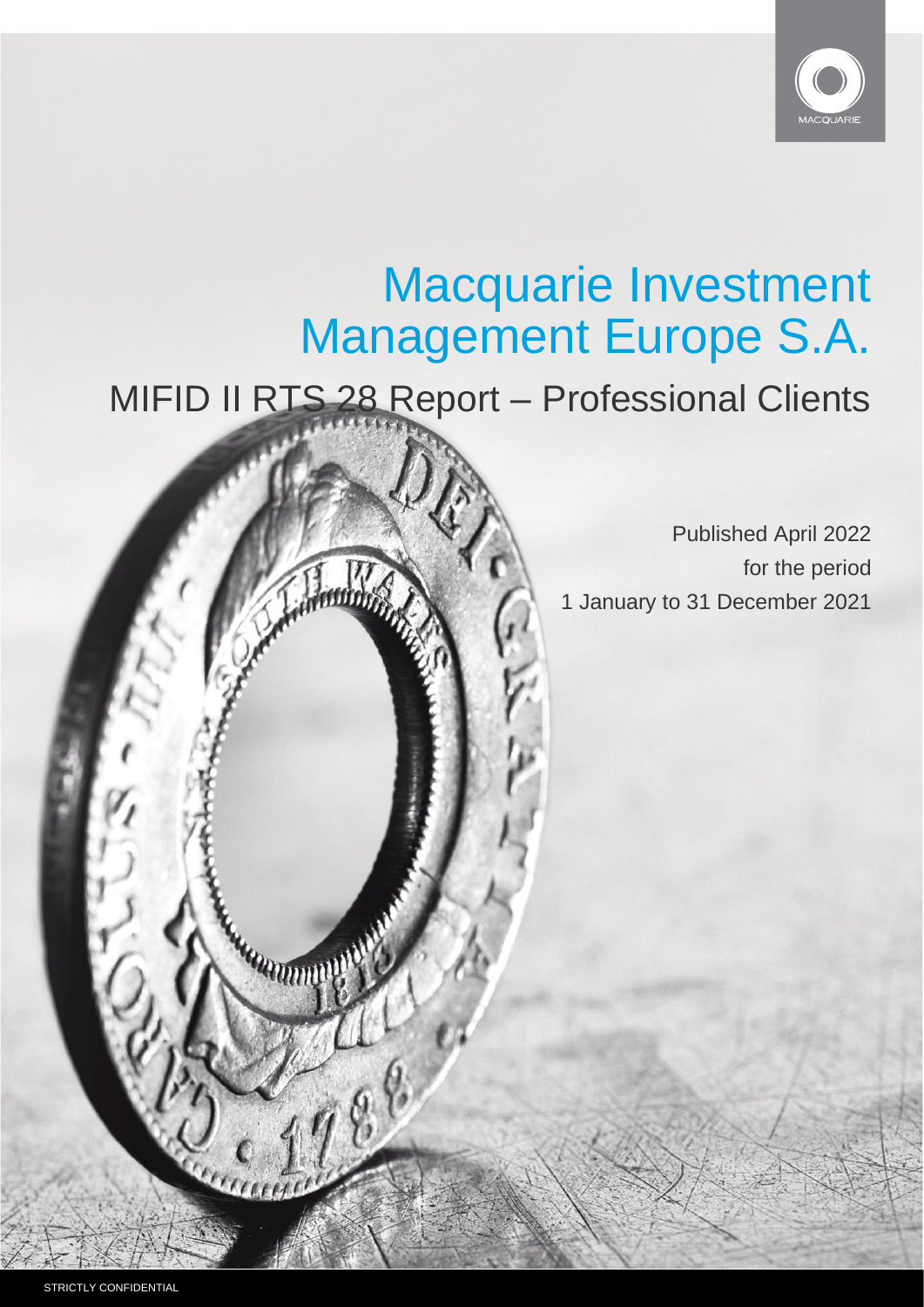# **Contents**

| 1 <sub>1</sub> |                                                                      |  |  |  |
|----------------|----------------------------------------------------------------------|--|--|--|
|                | 1.1                                                                  |  |  |  |
|                | 1.2 <sub>1</sub>                                                     |  |  |  |
|                | 1.3                                                                  |  |  |  |
|                | 1.4                                                                  |  |  |  |
| 2.             | Execution Factors and Considerations for Determining Best Execution3 |  |  |  |
|                | 21                                                                   |  |  |  |
| 3.             |                                                                      |  |  |  |
|                | 3.1                                                                  |  |  |  |
|                | 3.2                                                                  |  |  |  |
| 4.             |                                                                      |  |  |  |
|                | 4.1                                                                  |  |  |  |
|                | 4.2                                                                  |  |  |  |
|                | 4.3                                                                  |  |  |  |
|                | 4.4                                                                  |  |  |  |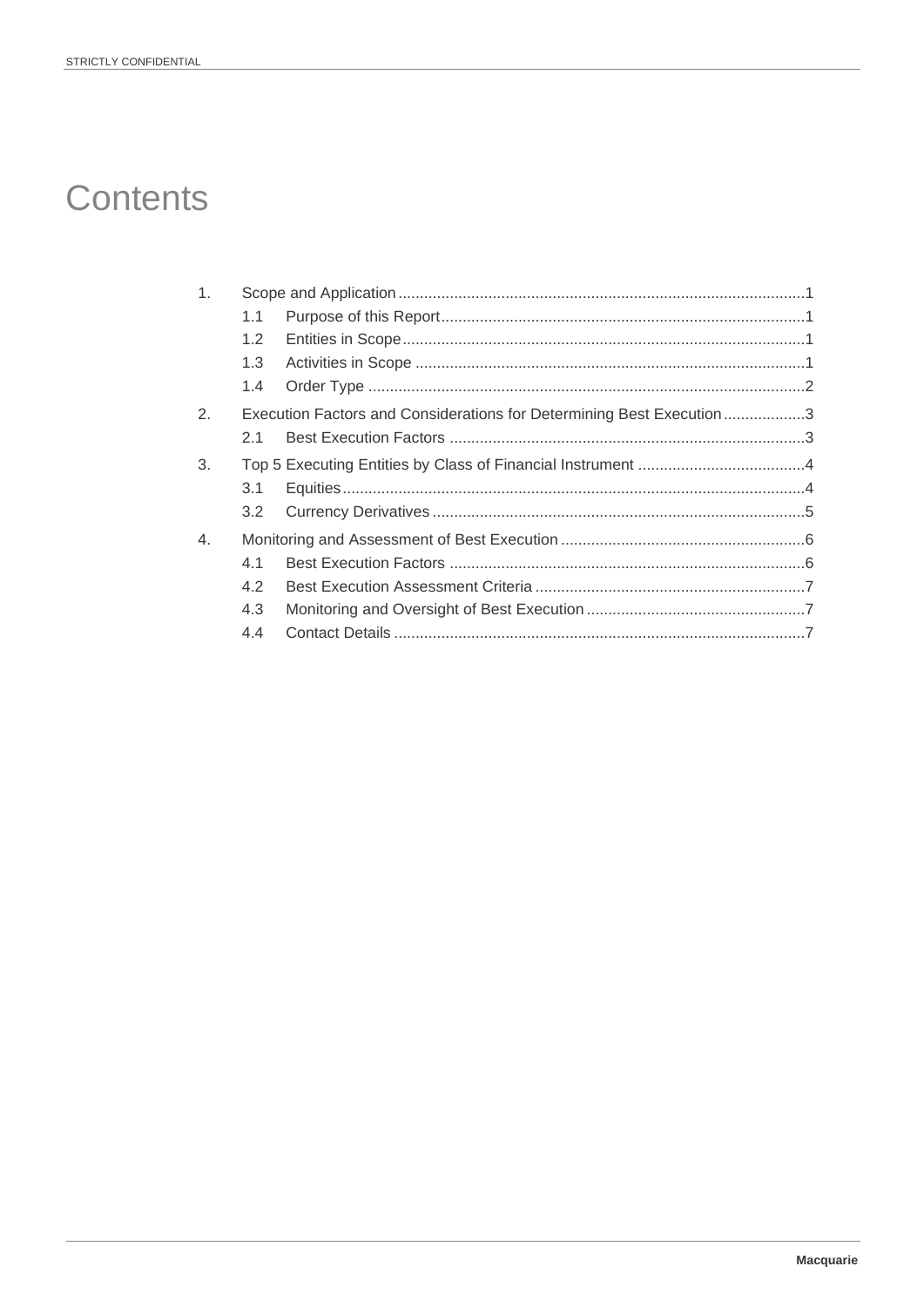# <span id="page-2-0"></span>1. Scope and Application

#### <span id="page-2-1"></span>1.1 Purpose of this Report

This report has been prepared by Macquarie Investment Management Europe S.A. (MIME) for the purposes of EU Commission Delegated Regulation (EU) 2017/576 ('RTS 28') that supplements EU Directive 2014/65/EU ('MiFID II') which sets out regulatory technical standards for the annual publication by MiFID II investment firms of information on the identity of execution venues and on the quality of execution.

MIFID II RTS 28 requires investment firms which execute client orders (or transmit client orders to other entities for execution) to summarise and make public on an annual basis, for each class of financial instruments, the Top 5 execution venues (or entities, in the case of transmission) in terms of trading volumes where they executed (or transmitted for execution) client orders in the preceding year and information on the quality of execution obtained in prescribed content and format. This report is published by MIME in respect of its order transmission activities in Equities.

This report has been prepared to enable clients to evaluate the quality of MIME's execution practices and to identify the Top 5 execution entities, by trading volume, utilised for the transmission of client orders during the preceding year.

#### <span id="page-2-2"></span>1.2 Entities in Scope

This document applies to MIME, being an investment firm authorised and regulated by the Commission de Surveillance du Secteur Financier (CSSF) Conduct Authority (firm reference number P-00000118). This document should be read in conjunction with the "MIMESA Order Execution Policy" document, which can be viewed here:

https://www.macquarie.com/assets/macq/about/disclosures/order-execution-policy-mime-sa.pdf

### <span id="page-2-3"></span>1.3 Activities in Scope

The document sets out the Top 5 execution entities by instrument type utilised for the execution of client orders in financial instruments where MIME is the Investment Manager, and where it has categorised a client as a professional client (as defined under MiFID II) and has an obligation of best execution to the client pursuant to article 27 of MiFID II.

MIME does not execute or transmit client orders for retail clients.

The table below identifies the class of financial instruments in respect of which MIME transmitted orders for professional clients during the period to which this report relates.

| # | <b>Class of Financial Instruments</b>                                 | <b>Client Orders</b><br>executed <sup>1</sup> by MIME? | MIME in scope for<br>'Top 5' Execution<br>Venue Report? |
|---|-----------------------------------------------------------------------|--------------------------------------------------------|---------------------------------------------------------|
|   | Equities                                                              | Yes                                                    | Yes                                                     |
|   | Currency Derivatives - Swaps, forwards and other currency derivatives | Yes                                                    | Yes                                                     |

 $1$  MIME transmits orders to executing entities, it does not execute directly.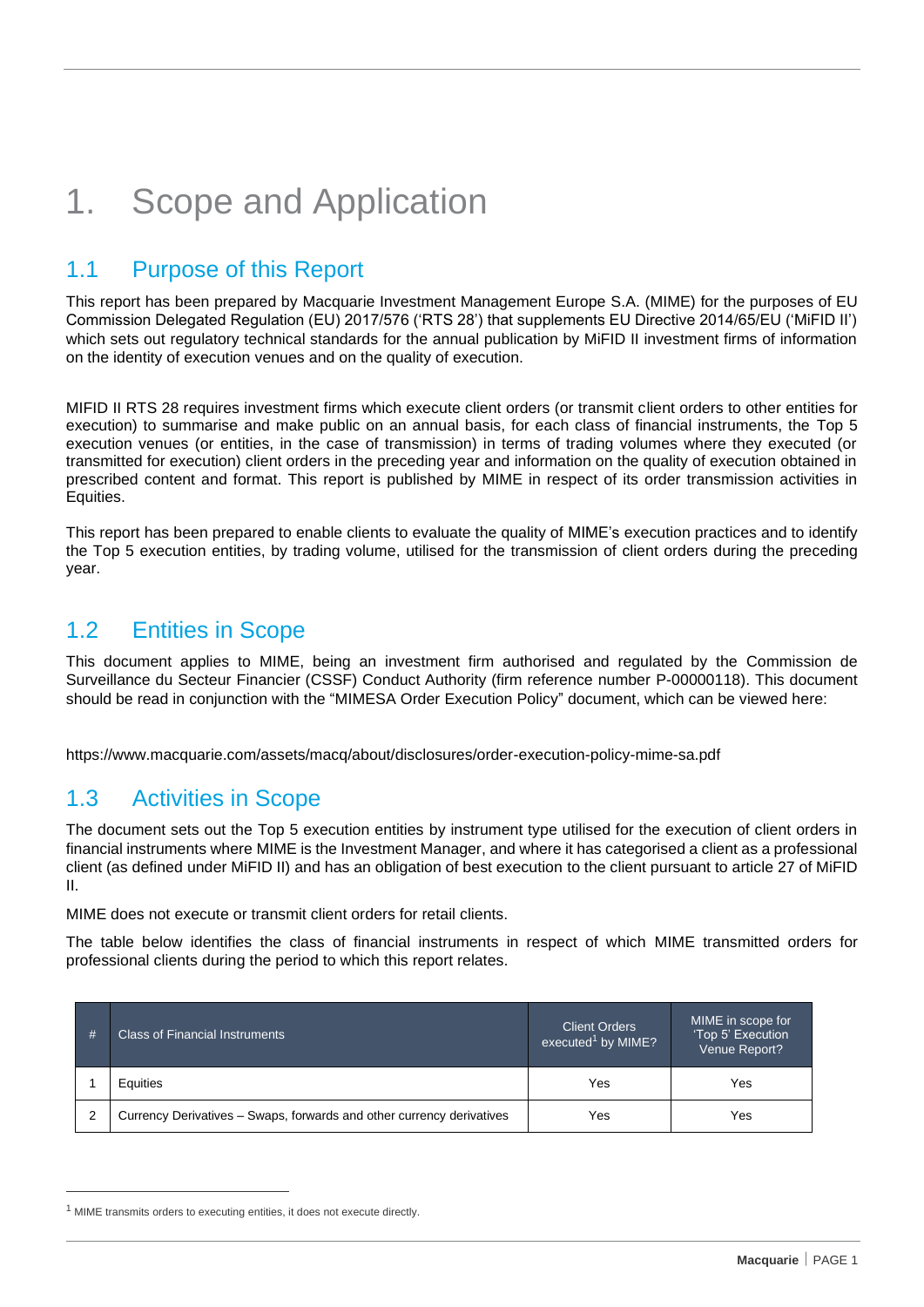### <span id="page-3-0"></span>1.4 Order Type

MIME acts as Investment Manager on a discretionary mandate basis in the transmission and execution of orders. MIME's clients do not participate in the trading decisions made by MIME; however some client's stipulate their preferred executing entity for the transmission or execution of orders.

For some mandates MIME transmits orders while for other mandates MIME executes orders.

In the subsequent tables, 'passive' orders are not relevant because MIME will always either be taking liquidity as a buy-side Investment Firm or make use of directed orders. Directed orders are a practice in which a fund adviser, working for the behest of its client, directs a trade to a specific broker-dealer for execution in return for some sort of benefit. Such benefits can include services or payments. Unlike soft dollar arrangements, the benefits are realized by the client, not the adviser.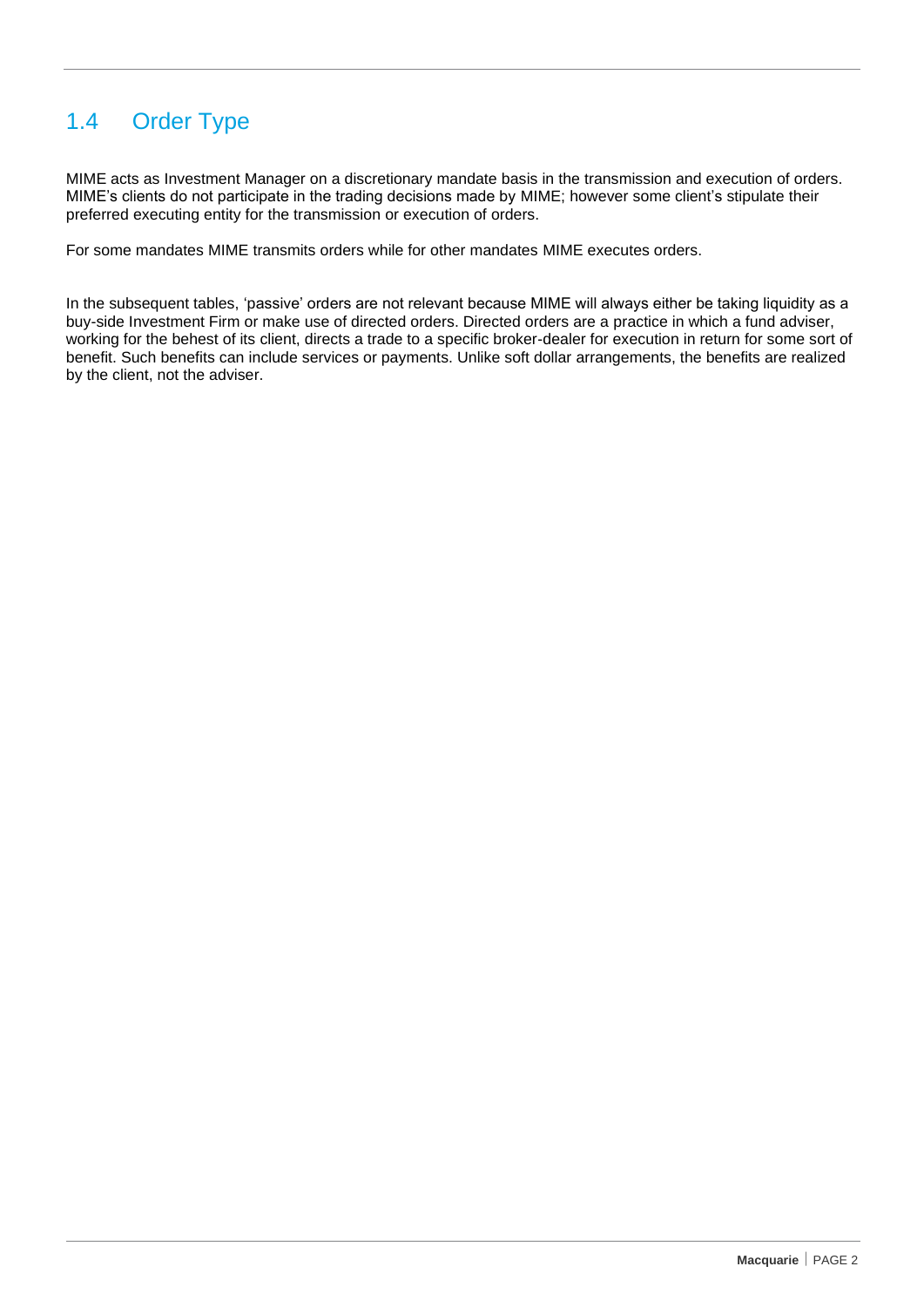# <span id="page-4-0"></span>2. Execution Factors and Considerations for Determining Best Execution

The following summarises MIME's approach to best execution and should be read in conjunction with the "Order Execution Policy – MIME S.A." document.

#### <span id="page-4-1"></span>2.1 Best Execution Factors

MIME will take into account a range of different factors (the "Execution Factors") in deciding how to execute the order.

These include:

- price;
- the cost of execution;
- the need for timely execution;
- the execution venue:
- the likelihood of executing and settling the order (including the fill rate);
- the size of the order;
- the nature of the financial instrument including whether it is executed on a regulated market, multi-lateral trading facility (MTF), organised trading facilities (OTF) or over-the-counter (OTC);
- the market impact of the order;
- liquidity; and
- any other factors that may be relevant to the execution of the order.

MIME will determine the relative importance of the above factors by reference to the following execution criteria:

- the characteristics of the client including the categorisation of the client as professional client;
- the characteristics of the client order;
- the characteristics of financial instruments that are the subject of that order; and
- the characteristics of the execution venues and brokers to which that order can be directed.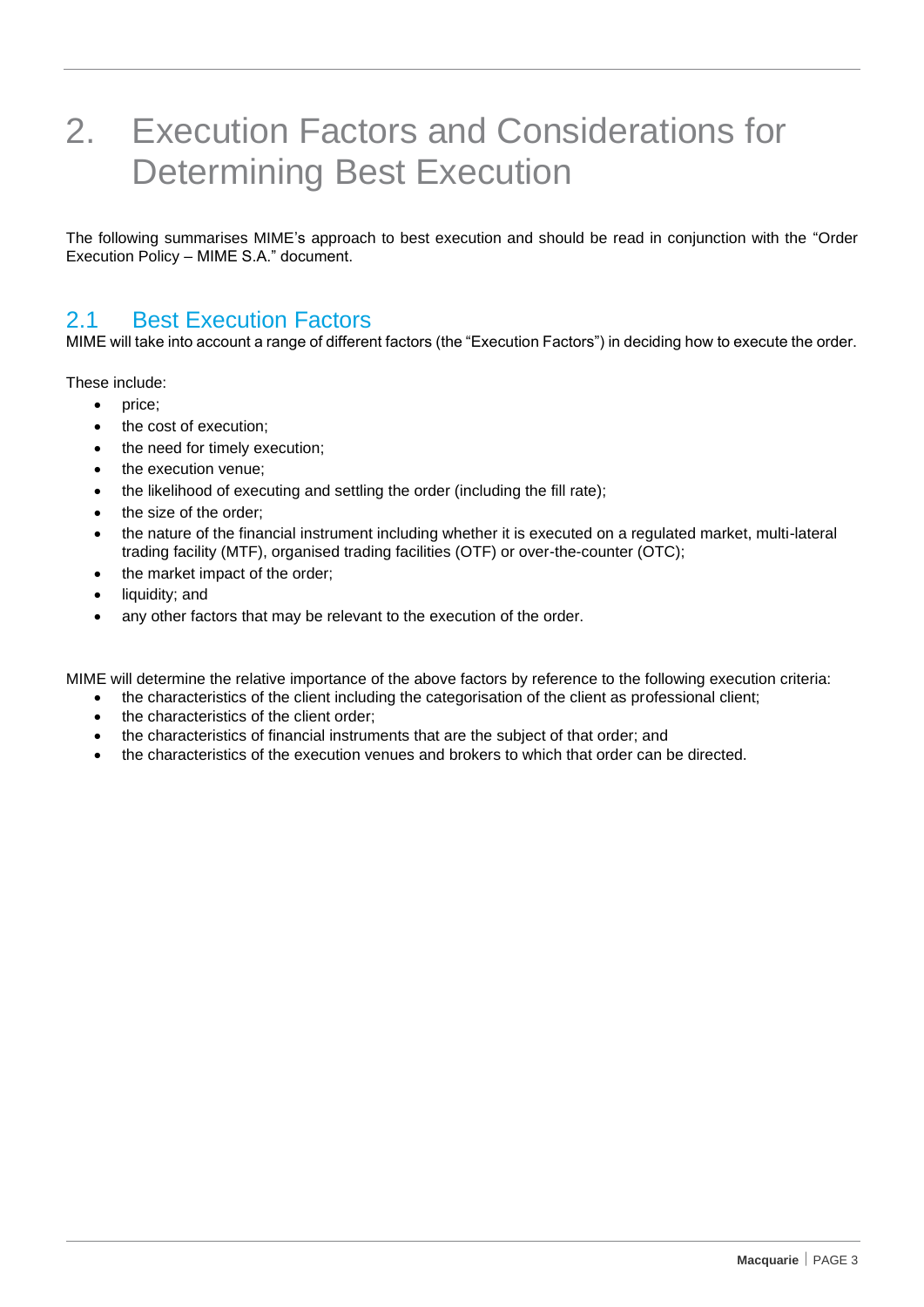# <span id="page-5-0"></span>3. Top 5 Executing Entities by Class of Financial **Instrument**

MIFID II RTS 28 requires investment firms which execute client orders (or transmit client orders to other entities for execution) to summarise and make public on an annual basis, for each class of financial instruments, the Top 5 execution venues (or entities, in the case of transmission) in terms of trading volumes where they executed (or transmitted for execution) client orders in the preceding year and information on the quality of execution obtained in prescribed content and format. This report is published by MIME in respect of its order transmission activities in Equities and Currency Derivatives.

#### <span id="page-5-1"></span>3.1 Equities

MIME acts in its capacity as Investment Manager on behalf of the fund and separately managed accounts for the transmission and execution of orders in equities.

| Class of Instrument                                                                            | <b>Equities</b>                                                             |                                                                             |                                 |                                       |                                  |
|------------------------------------------------------------------------------------------------|-----------------------------------------------------------------------------|-----------------------------------------------------------------------------|---------------------------------|---------------------------------------|----------------------------------|
| Notification if <1 average trade<br>per business day in the previous<br>year                   | Yes                                                                         |                                                                             |                                 |                                       |                                  |
| Top 5 execution venues <sup>2</sup><br>ranked in terms of trading<br>volume (descending order) | Proportion of volume<br>traded as a<br>percentage of total in<br>that class | Proportion of orders<br>executed as<br>percentage of total in<br>that class | Percentage of<br>passive orders | Percentage of<br>aggressive<br>orders | Percentage of<br>directed orders |
| Northern Trust Securities Inc.                                                                 | 24%                                                                         | 19%                                                                         | $0\%$                           | 100%                                  | 0%                               |
| Quintet Private Bank (Europe)<br>S.A.                                                          | 23%                                                                         | 6%                                                                          | $0\%$                           | 0%                                    | 100%                             |
| Robert W. Baird & Co.<br>Incorporated                                                          | 10%                                                                         | 15%                                                                         | $0\%$                           | 100%                                  | 0%                               |
| Loop Capital Markets LLC                                                                       | 10%                                                                         | 11%                                                                         | $0\%$                           | 100%                                  | 0%                               |
| Citigroup Global Markets Inc.                                                                  | 6%                                                                          | 13%                                                                         | $0\%$                           | 100%                                  | 0%                               |

#### 3.1.1 Execution Factors

The primary factor for determining the execution venue and counterpart for equities is price. Factors such as liquidity, size of order and probability of execution increase in importance for securities where we have a large order and/or the underlying security is deemed illiquid.

MIME take several factors into account including:

- **Price**
- **Liquidity**
- Size of order
- Speed and likelihood of execution
- Market impact of the order

<sup>&</sup>lt;sup>2</sup> MIME transmits orders to brokers for execution, it does not execute client orders directly.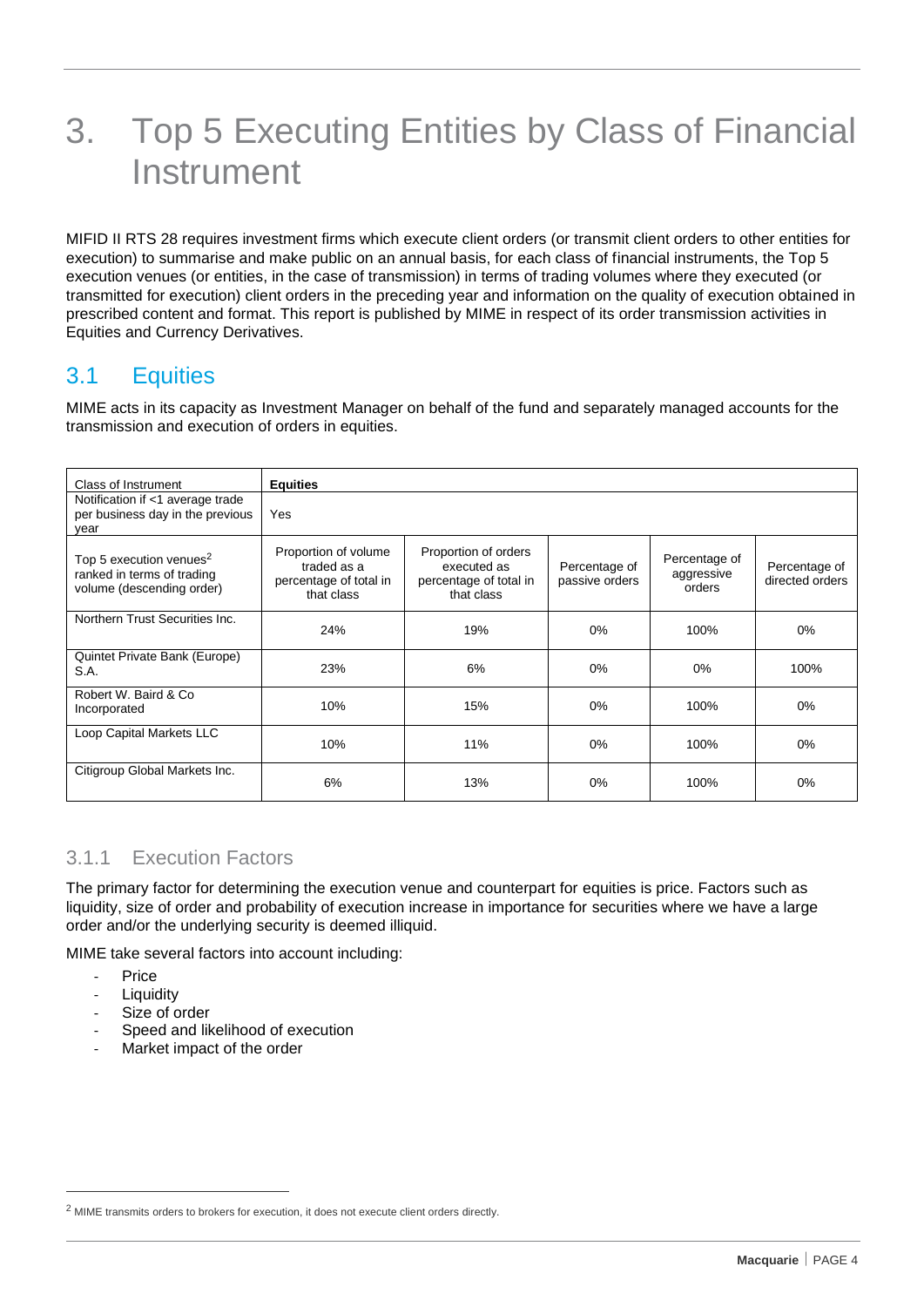### <span id="page-6-0"></span>3.2 Currency Derivatives

MIME acts in its capacity as Investment Manager on behalf of the fund and separately managed accounts for the transmission of orders in currency derivatives to hedge against market risk.

| Class of Instrument                                                                            | Currency Derivatives: Swaps, Forwards and other currency derivatives     |                                                                             |                                 |                                       |                                  |
|------------------------------------------------------------------------------------------------|--------------------------------------------------------------------------|-----------------------------------------------------------------------------|---------------------------------|---------------------------------------|----------------------------------|
| Notification if <1 average trade<br>per business day in the<br>previous year                   | Yes                                                                      |                                                                             |                                 |                                       |                                  |
| Top 5 execution venues <sup>3</sup><br>ranked in terms of trading<br>volume (descending order) | Proportion of volume<br>traded as a percentage<br>of total in that class | Proportion of orders<br>executed as<br>percentage of total in<br>that class | Percentage of<br>passive orders | Percentage of<br>aggressive<br>orders | Percentage of<br>directed orders |
| Quintet Private Bank (Europe)<br>S.A.                                                          | 100%                                                                     | 100%                                                                        |                                 |                                       | 100%                             |

#### 3.2.1 Execution Factors

The primary factor for determining the execution venue and counterpart for currency derivatives is price. Factors such as liquidity, size of order and probability of execution increase in importance for securities where we have a large order and/or the underlying security is deemed illiquid.

MIME take several factors into account including:

- Price
- Liquidity<br>- Size of o
- Size of order<br>- Speed and like
- Speed and likelihood of execution<br>- Market impact of the order
- Market impact of the order

<sup>3</sup> MIME transmits orders to brokers for execution, it does not execute client orders directly.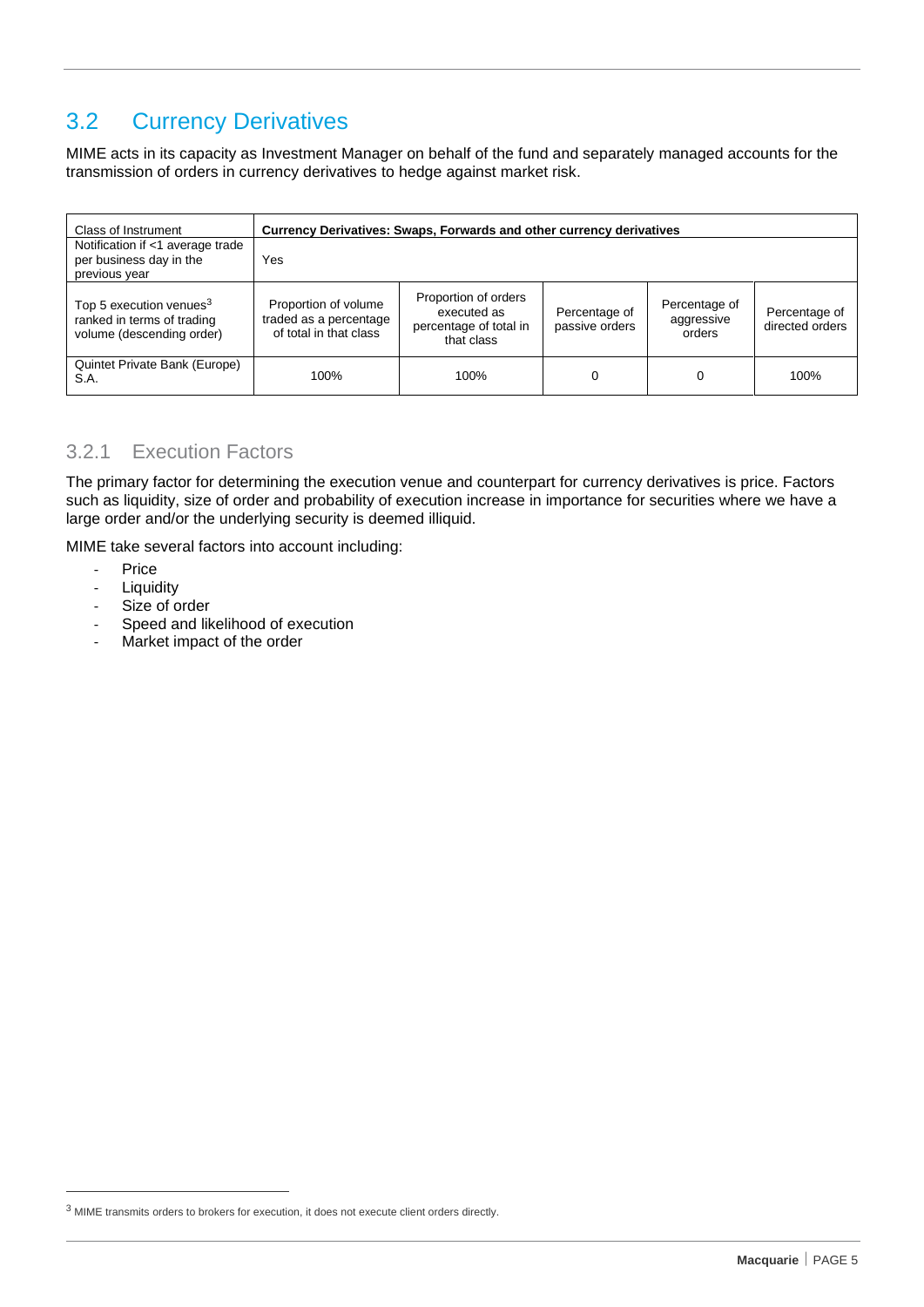### <span id="page-7-0"></span>4. Monitoring and Assessment of Best **Execution**

#### <span id="page-7-1"></span>4.1 Best Execution Factors

4.1.1 An explanation of the relative importance the firm gave to the execution factors of price, costs, speed, likelihood of execution or any other consideration including qualitative factors when assessing the quality of execution;

*The primary factor for determining the executing entity was price. Order transmission was undertaken in compliance with the "Order Execution Policy – MIME S.A." policy document.*

*Compared to 2020, the executing entities that MIME transmitted orders to are unchanged. There are no specific arrangements concerning rebates or non-monetary benefits with any current execution venues.*

4.1.2 A description of any close links, conflicts of interests, and common ownerships with respect to any execution venues used to execute orders;

*Conflicts of interest are managed by the required adherence to the processes and controls detailed in the Macquarie Group Conflicts of Interest Policy. Please see the link below for further details:*

https://www.macquarie.com/assets/macq/about/disclosures/EMEA-Conflicts-of-Interest-summarypolicy.pdf

*MiFID II – Level 1 Text – Article 4 (Definitions) defines close links as a situation in which two or more natural or legal persons are linked by participation in the form of ownership, direct or by way of control, of 20% or more of the voting rights or capital of an undertaking. None of the above entities are considered to be close links or common ownerships of MIME.*

4.1.3 A description of any specific arrangements with any execution venues regarding payments made or received, discounts, rebates or non-monetary benefits received;

*There are no specific arrangements to report with any execution venues or brokers regarding payments made or received, discounts, rebates or non-monetary benefits received.*

- 4.1.4 An explanation of the factors that led to a change in the list of execution venues listed in the firm's execution policy, if such a change occurred; *The firm's Order Execution Policy did not change with regard to execution venues and brokers during the period.*
- 4.1.5 An explanation of how order execution differs according to client categorisation, where the firm treats categories of clients differently and where it may affect the order execution arrangements; *This is not applicable given dealings of MIME are with Professional Clients only.*
- 4.1.6 An explanation of whether other criteria were given precedence over immediate price and cost when executing retail client orders and how these other criteria were instrumental in delivering the best possible result in terms of the total consideration to the client; *This is not applicable as MIME does not deal with Retail Clients.*